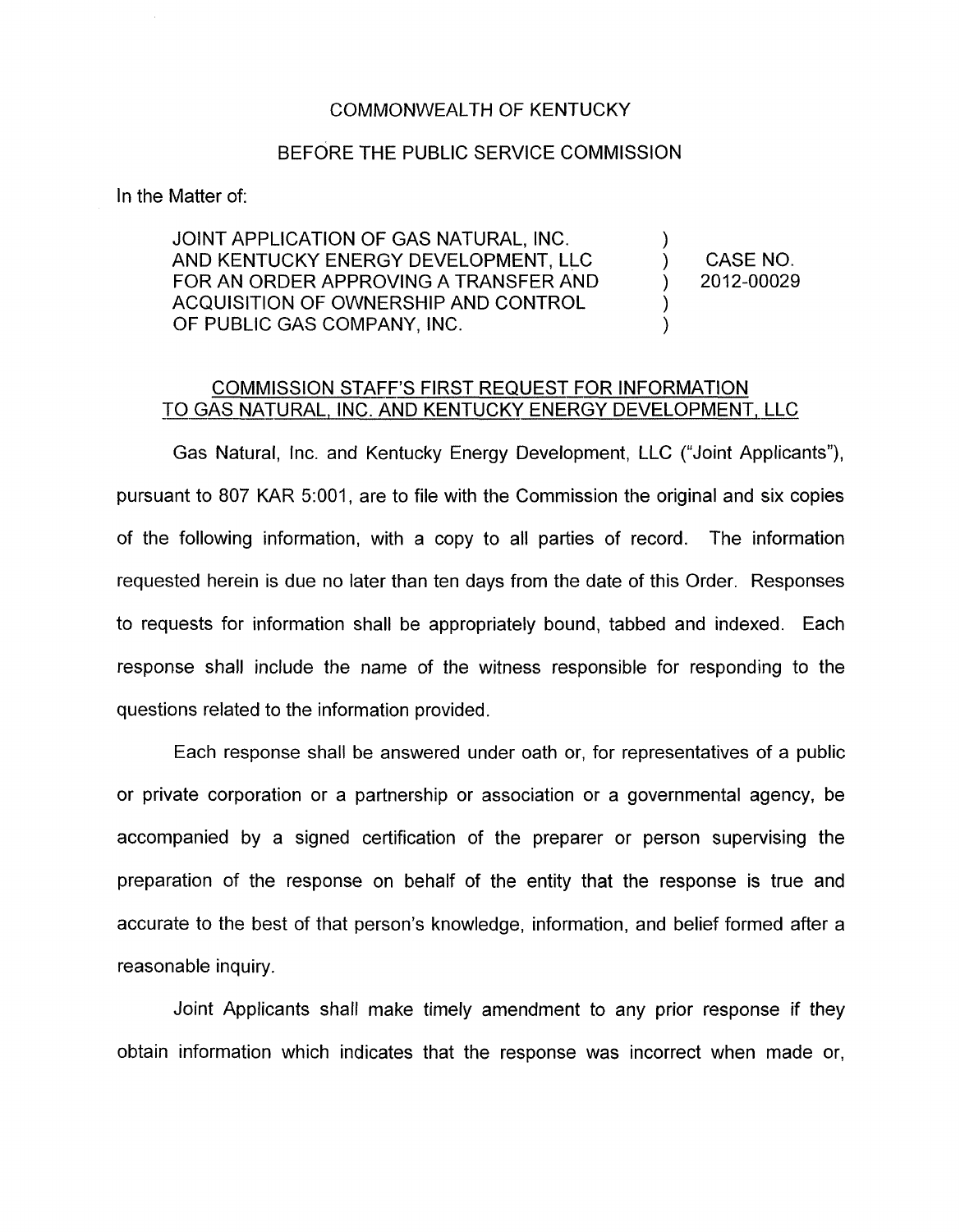though correct when made, is now incorrect in any material respect. For any request to which Joint Applicants fail or refuse to furnish all or part of the requested information, Joint Applicants shall provide a written explanation of the specific grounds for their failure to completely and precisely respond.

Careful attention should be given to copied material to ensure that it is legible. When the requested information has been previously provided in this proceeding in the requested format, reference may be made to the specific location of that information in responding to this request.

1. Describe in detail how Gas Natural, Inc. ("Gas Natural") plans to fund the purchase price of Public Gas Company, Inc. ("Public Gas"). If the purchase is to be financed, provide details of the loan agreement.

2. Using the information provided in the Joint Application, provide the proposed journal entry or entries Gas Natural will make to record the ownership transfer.

**3.** Paragraph 7 of the Joint Application describes Exhibit 3 as a corporate organization table for Gas Natural after acquiring the capital stock of Public Gas. Explain where Public Gas will be on the organization chart.

**4.** The Joint Application, page **4,** paragraph 8, discusses the fact that Jefferson Gas, LLC will continue to provide Public Gas its full gas requirement for customers of record as of November 11, 2011.

a. Explain the ownership of Jefferson Gas, LLC prior to and following Gas Natural's acquisition of Public Gas.

-2- Case No. 2012-00029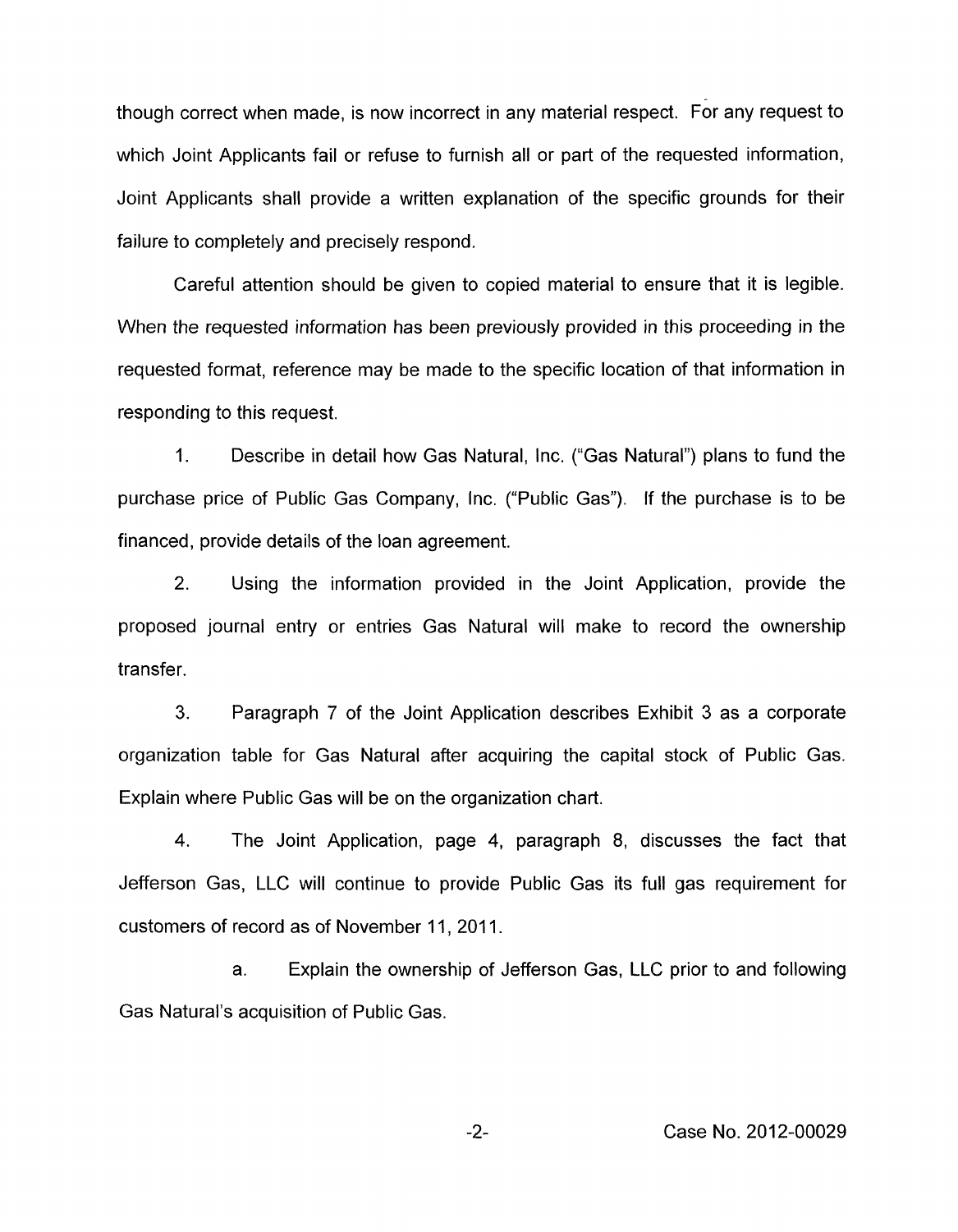b. Describe the due diligence Gas Natural performed to satisfy itself that the price of gas from Jefferson Gas, LLC is the least-cost option to provide natural gas service to Public Gas's customers.

iĭøWen ecutive Director Service Commission P.O. Box615 Frankfort, Kentucky 40602

DATE **FEB 2,4 2012** 

cc: Parties of Record

Case No. 2012-00029